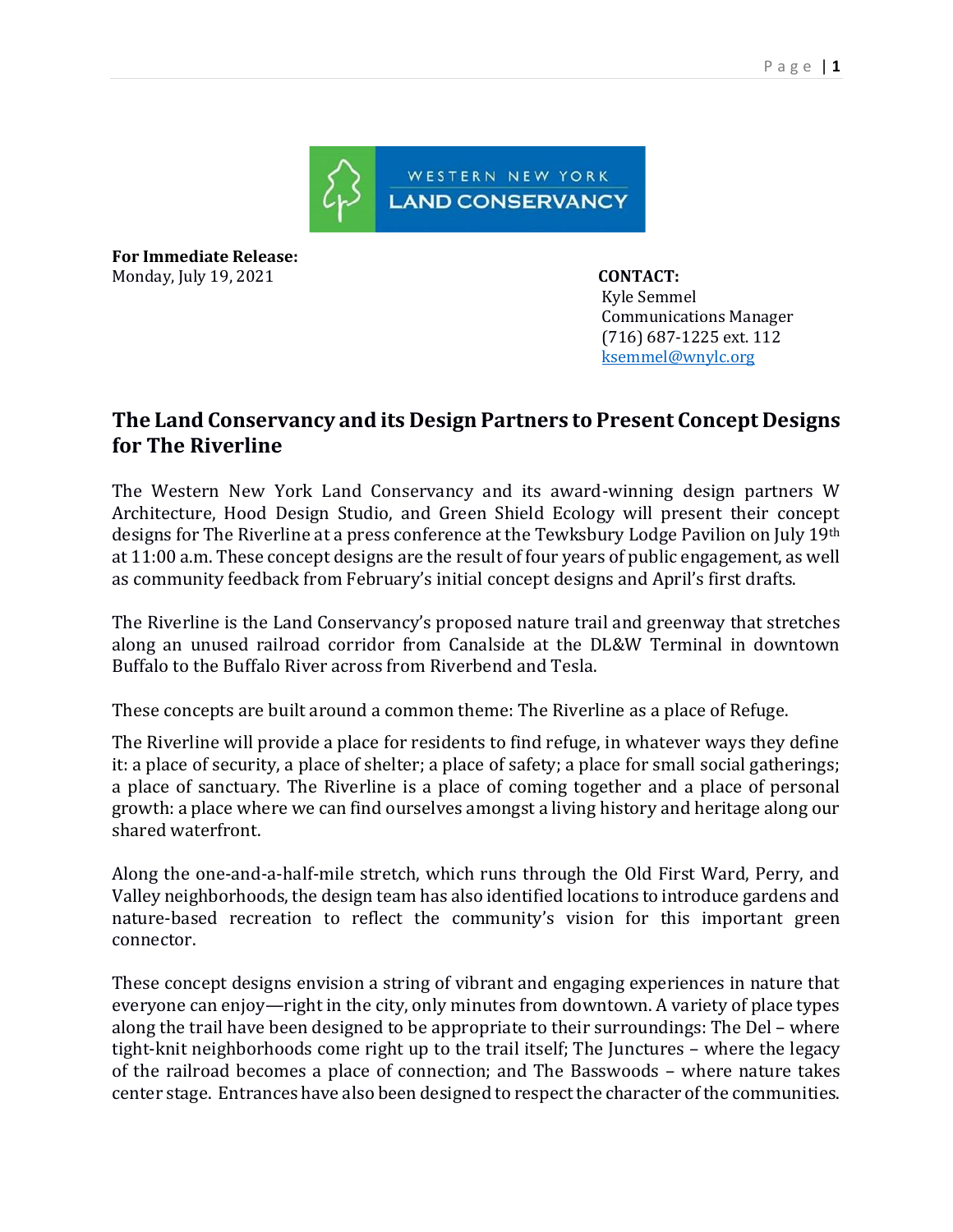Gateways provide high profile public access points while neighborhood connectors provide more subtle approaches for those who live along The Riverline.

Nancy Smith, the Executive Director of the Land Conservancy, said, "With these concept designs we've reached a significant milestone in the development of The Riverline. The input of community members and partners has been central to this accomplishment. We look forward with great enthusiasm to working with the community and bringing to life this design, centered on the idea of nature as a refuge."

The DL&W corridor is owned by the Niagara Frontier Transportation Authority (NFTA), which has been a key partner in supporting project planning and design work. About this partnership, Nancy Smith said, "We have been so pleased to coordinate how best to realize our joint visions for Buffalo: a thriving community where residents can access open space and the service they need."

The Riverline will include walking, bicycling, and winter activities like snowshoeing and sledding. It will connect to parks and kayak launches along the Buffalo River, and it will connect to trails that go to Canalside and the Outer Harbor, as well as the Larkin District and beyond. By transforming the unused railroad corridor into The Riverline, the project will provide a model for how to connect people to nature right in the heart of the city.

The design for The Riverline was developed in collaboration with neighborhood groups, many project partners, and ongoing community feedback. Once it is built, The Riverline will be a vibrant, safe, and welcoming space for people of all ages, abilities, and backgrounds to connect with each other, with nature, and with the waterfront. The Riverline will be an inspiring community gathering place alive with the history and voice of the surrounding Old First Ward, Perry, and Valley neighborhoods.

Funding for the Concept and Schematic Design phase comes in part through an Environmental Protection Fund grant (EPF #180842) administered by the New York State Office of Parks, Recreation and Historic Preservation. Additional funding is provided by Highmark Blue Cross Blue Shield of Western New York Blue Fund; KeyBank in partnership with the First Niagara Foundation; Moog Inc.; the Erie Canalway National Heritage Corridor's IMPACT! Grant Program; the East Hill Foundation; Kathy Lasher and Scott Bieler; Peggy and Jay Elliott; Nancy and Tom Smith; and other individual community donors. The Land Conservancy continues to seek additional funding for The Riverline.

If you are interested in learning more about this project, or donating to create The Riverline, please visit the new website for The Riverline: theriverline.com. You can also reach out to the Land Conservancy at (716) 687-1225 or info@wnylc.org.

**The Western New York Land Conservancy** is a regional, not-for-profit land trust that permanently protects land with significant conservation value in Western New York for current and future generations. The Land Conservancy envisions a future in which open spaces, working lands, wildlife habitat, and scenic beauty are cherished and protected as part of the landscape and character of Western New York. The Land Conservancy is accredited by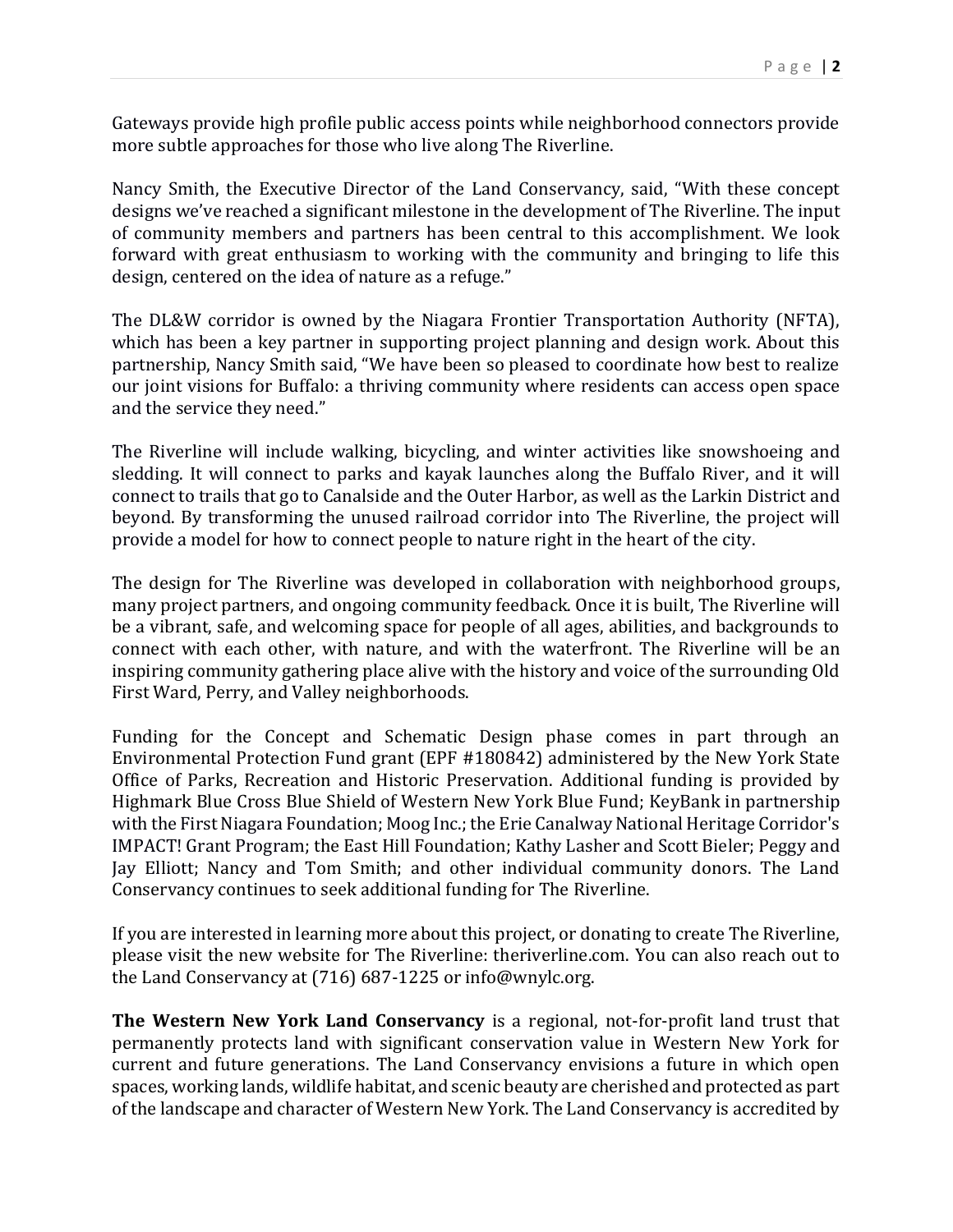the Land Trust Accreditation Commission and is one of 1000+ land trusts nationwide, including 87 in New York State. Land trusts have protected over 56 million acres of land. To learn more about the Land Conservancy, visit wnylc.org.

###

## **Quotes:**

"The Riverline is a transformational project that will lead our city's resurgence and create a symbol of the new Buffalo," **said Lieutenant Governor Kathy Hochul**. "The Riverline plans to utilize our industrial past to protect and save the environment, restore public access to our waterways, and offer Western New Yorkers a prime location to

appreciate our unique waterfront." "This is an exciting phase in The Riverline project where we move from a collaborative effort to imagine the possibilities to a plan that brings to life the opportunity to better connect people and neighborhoods to the Buffalo River corridor," said **Congressman Brian Higgins**. "The Riverline will be a destination like none other enjoyed by residents and visitors alike that embraces the region's unique history and environment. We congratulate the Western New York Land Conservancy for their vision and steadfast

commitment to continuing to move this project forward."

"For years, the Western New York Land Conservancy has worked alongside our greater community to gather ideas and feedback on what The Riverline could become, and now we're seeing that thoughtful dialogue channeled into the finalized designs that will carry us forward," said **New York Senator Tim Kennedy**. "This project enhances and restores highly coveted greenspace, while preserving the character and history of our city and the Old First Ward, Valley, and Perry neighborhoods. I look forward to seeing this vision take shape and become yet another connective, interactive opportunity for people to explore the Queen City."

**New York State Senator Sean Ryan** said, "The Riverline design process has been a shining example of urban planning done right. The final design – the culmination of years of public engagement – will highlight Buffalo's natural beauty and bring a new vibrancy to some of our city's most historic neighborhoods. My thanks to all the people who devoted a significant amount of time and energy to bring this project to life."

"The forthcoming transformation of a once unused railroad corridor into The Riverline, at Buffalo's Waterfront, is just one example of how the New York State Office of Parks, Recreation and Historic Preservation and The Western New York Land Conservancy are making targeted investments in order to revitalize our region," **said NYS Assembly Majority Leader Crystal Peoples-Stokes**. "By developing a new, vibrant, and welcoming space for people from all backgrounds and communities to connect with each other while enjoying Buffalo's waterfront, we are attracting tourists and promoting recreational and physical activity, while adding vitality to the Western New York region."